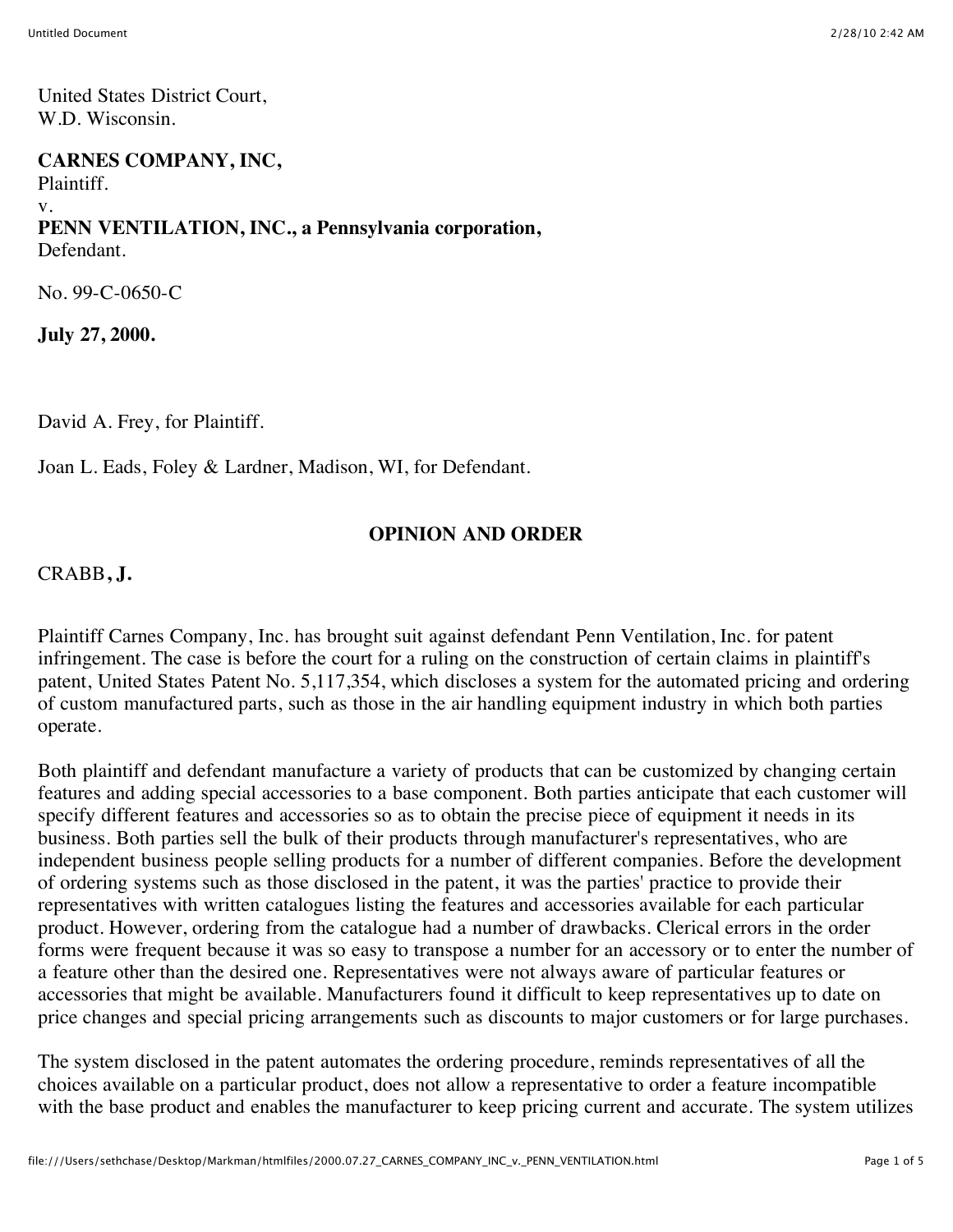software that prepares a product identification code automatically, allowing a sales representative working from a laptop computer out in the field to prepare an order that is almost error proof and with which he can obtain a price quotation from the manufacturer in about an hour.

To operate the program, the representative enters into the program the alphanumeric code of the base product. Automatically, a product identification code appears on the screen. The software then directs the representative through a series of questions or options; as the representative answers the questions or chooses an option, the default code changes automatically to reflect the choice. The software includes other options having to do with the nature of the submission (is it an order or simply a request for a bid, should the file be saved to disk, what format should be used for the order, etc .) that are not the subject of any dispute between the parties at this stage. Once the representative completes the order (or request for a bid), the software program sends the submission to the manufacturer, where a special program alerts the manufacturer of its arrival, allows for completion of the pricing information and sends it back to the representative.

The parties are at odds over the construction of four terms in claim 1 of the patent, which reads as follows, with the disputed terms shown in bold.

1. A method utilizing a computer with memory means and display means to prepare product identification codes for custom manufactured parts for which information and specification [sic], including physical description, for the parts are encoded in the product identification, the method comprising the steps of

(a) displaying a product ID display to a user on the display means, the product ID display including a location for the product identification code and a plurality of display locations for product specifications which are encoded by the product identification code;

(b) receiving from the user a plurality of characters representing the beginning of a product identification code;

(c) displaying on the display means a completed default product identification code including the received characters and also displaying the product specifications, including physical description, for the completed default product identification code;

(d) receiving from the user changes to the product specifications displayed for the completed default product identification code;

(e) the computer changing the completed default product identification [code] to an updated product identification code to incorporate any changes to the product specifications received from the user by incorporation of those changes into the displayed product identification code; and

(f) receiving from the user an indication that the updated product identification code is complete so that a complete product identification code for the desired product specifications is created without the user needing to understand the manner of encoding of the product specification in the product identification code.

Construction of the disputed terms begins with the language of the claim itself. *See* Vitronics Corp. v. Conceptronic, Inc., 90 F.3d 1576, 1582 (Fed.Cir.1996); Markman v. Westview Instruments, Inc., 52 F.3d 967, 979 (Fed.Cir.1995) *aff'd,* 517 U.S. 370, 116 S.Ct. 1384, 134 L.Ed.2d 577 (1996). The correct claim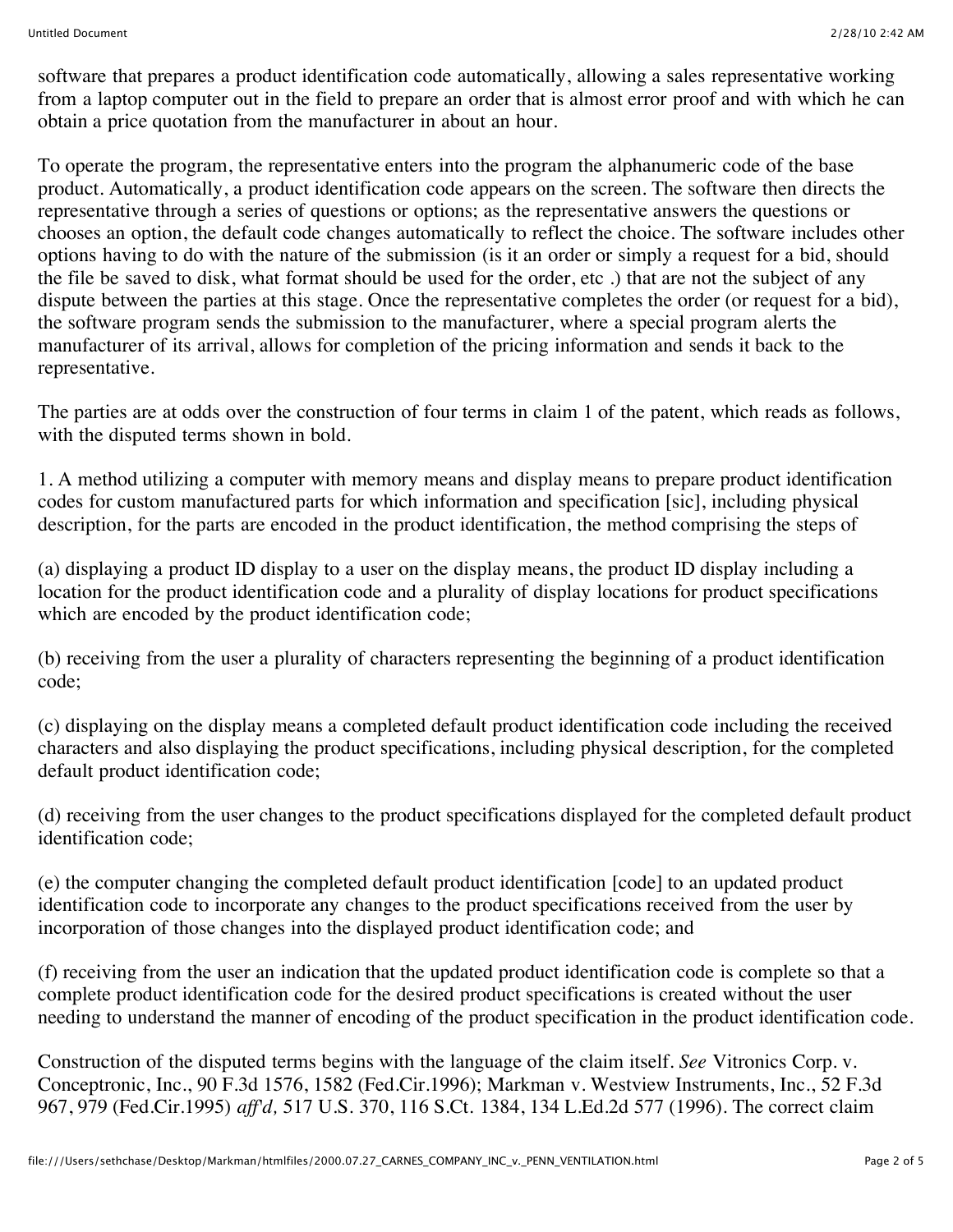construction is one that "stays true to the claim language and most naturally aligns with the patent's description of the invention" in the specification. Rentshaw PLC v. Marposs Societa Per Azioni, 158 F.3d 1243, 1250 (Fed.Cir.1998). The specification serves an important role in arriving at the correct construction, because it is in the specification that the patentee provides a written description of the invention that allows a person of ordinary skill in the pertinent art to make and use the invention. *See* Markman, 52 F.3d at 979.

### **1.** *Product identification code and completed default product identification code*

The two terms, "product identification code" and "default product identification code," are closely interrelated. The product identification code that first appears on the screen when the user chooses a particular base component, such as a roof vent, becomes the completed default product identification code when the user makes no changes to the standard features and options. The product identification code is the final version of the code after the user has made all of the available choices he or she wishes. Plaintiff takes the position that "product identification code" should be read as "a unique identifier for a particular product, a meaning that applies regardless of the length of the identifier or the immediate contiguousness of its subparts." Defendant's proposed construction is "a code consisting of a set of characters and embodying every product specification for an item; each of the characters in the code is always displayed as part of the code; and each of the characters represents information about a product specification for the item."

Stripped to its essentials, the real difference between the parties is whether both the completed default product identification code and the product identification code for any product must be a predetermined length and contain a character representing each feature and each option available on a particular base component, as defendant maintains. Plaintiff argues that the claim is not limited to such a code and that it applies as well to a code that does not have a character for every feature or option but adds characters as the user chooses additional features or options. Under defendant's interpretation, the user would type in a short basic code for a ceiling fan. Automatically, the computer would generate a longer code incorporating a character representing every conceivable feature or option that the manufacturer is willing to provide for ceiling fans. In the initial form of the code that first appears on the screen, many of the characters in the code would convey the information to the manufacturer that the user is not choosing the particular feature or option for which those characters stand. For example, if the user wanted to order only the basic ceiling fan without the addition of down lights or fan cover and made choices only as to size, number of blades and horsepower, the characters in the default code that are the place holders for "additional lights" or "fan cover" would convey to the manufacturer that the user did not want those features. As the user chose certain features on the display screen, the code would change as the computer automatically replaced a default character with one indicating the feature chosen.

Although defendant makes a strong argument in support of its view of the correct construction of the patent terms, I conclude that the terms should not be read quite as defendant proposes. Nothing in either the claim language or the specification requires that the initial default product identification code must incorporate a character for every possible feature or option in the final, customized product, although the final product identification code must incorporate a character for every customized feature that is part of the order. For those features that are standard, it would not be necessary to include a place marker character. If the user wanted the a fairly standard product, the representative would stick with the initial code. However, to the extent the representative chose accessories or changes in the basic features, the code would become longer with each choice. Thus, to use the example of a car, a "397-426-83-213" might connote a basic black Ford, two-door sedan, with airbags and built-in CD player, no automatic door locks and no other options, whereas "398-426B-83-213-202C-97D8-78-20A" might connote a red Ford, two-door hatchback, airbags, built-in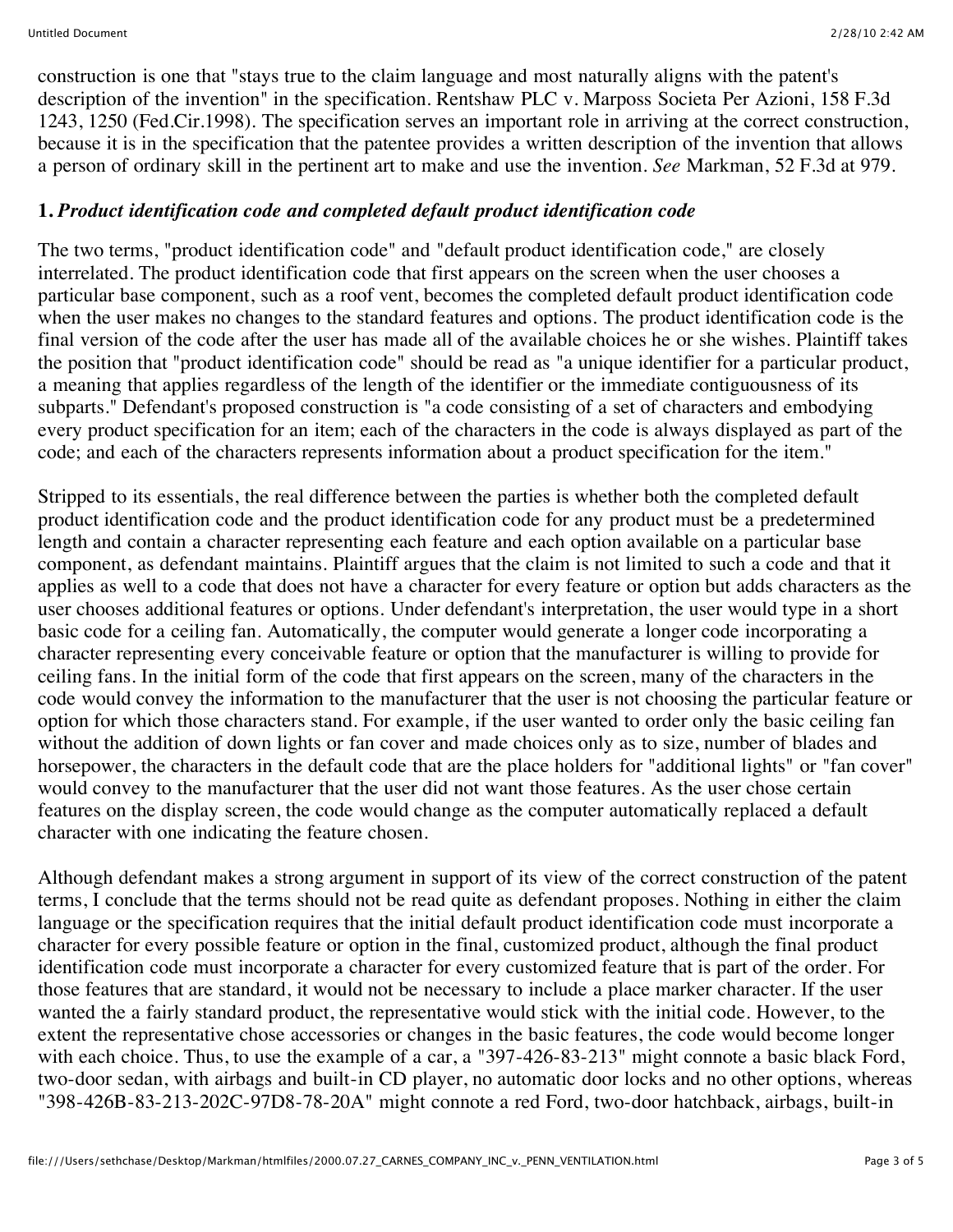CD player, automatic door locks, anti-lock brakes and wire wheels. In either example, the final product identification code would incorporate a character for every customized feature that is part of the order.

It makes sense for a manufacturer to include in the initial product identification code most, if not all, of the features and options subject to change so as to reduce the area of misunderstanding in any order. However, I do not read the patent claims or specification as requiring that it must do so.

A system in which the default product identification code gains or loses characters in the process of incorporating the choices made by the user is not beyond the boundaries of claim 1. It is not inconsistent with the language of the claim in which the inventors speak of a code *"in which* information and specification[s], including physical description, for the parts are *encoded in* the product identification"; and an "updated product identification code" that *incorporates* the changes to the product specifications; *incorporating* changes *"into* the displayed product identification code"; and creating a "complete product identification code for the desired product specifications." "Incorporating" changes into a displayed product identification code does not rule out adding new elements. "Incorporate" is defined as "unite with, or introduce into a mass already formed." Webster's New International Dictionary 1260 (2d ed.1958)

This construction is consistent with the specification as well. Starting at col. 6, ln. 30 to col. 7, ln. 61, the inventors describe a system in which the product identification code includes a "large number of digits," col. 6, Ins. 46-47, containing "more information than just the style of product but contain [ing] imbedded codes indicating the actual size and finish of the goods to be manufactured." Col. 6, Ins. 29-32. In the ensuing description of the program's operation, the inventors set out a system in which the product identification code begins as a lengthy number whose characters change as sales representatives make their choices among the different options available for the product as displayed on the screen. *See* col. 6, Ins. 34- 57. There is no indication that the code cannot change its length as the users make their choices.

I conclude that the term "product identification code" should be defined as a "unique identifier for a particular product that consists of a set of characters embodying every specification for the product in which each of the characters represents information about a product specification for the item." The term "completed default product identification code" should be construed as "the product identification code having all the necessary identification for a particular product that is assumed by the computer to be complete unless given specific instructions to the contrary."

The initial code that appears on the screen when the user types in the base component of the order is complete in the sense that it contains all the information necessary to order the basic product and to inform the manufacturer exactly what is being ordered and what is not. If additional features are desired, the user makes the choices and the computer changes the default product identification code automatically to an "an updated product identification code to incorporate any changes to the product specifications received from the user." Claim 1. col. 12, Ins. 16-18.

# **2.** *Changes*

If the default product identification code includes a character for each and every feature and option, the choice of a non-standard feature or option will result in the replacement of the character for the standard feature for the custom one. If, however, the default code does not have a place marker character for a standard feature, then the choice of a custom feature will result in the addition of a character to the default code. Figure 5 of the patent in issue suggests that the code may be built either by replacement of characters